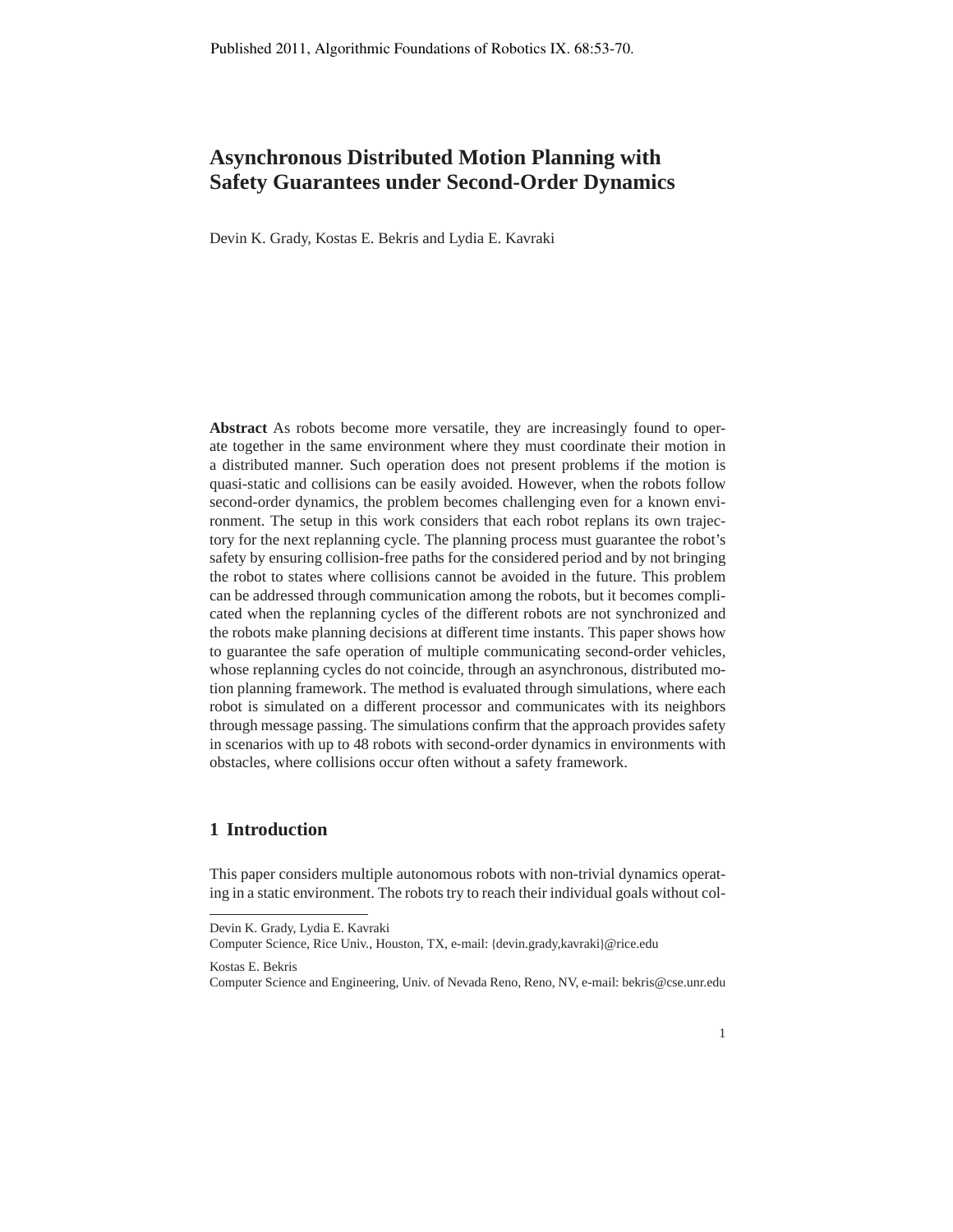

**Fig. 1** A sample run in the office environment (left to right). Links show communicating robots.

lisions. Such scenarios are becoming increasingly interesting. For instance, consider the case of vehicles moving in a parking lot or going through a busy intersection, or unmanned aerial vehicles that carry out complex maneuvers. These examples involve second-order systems, which cannot stop instantaneously and must respect limits in the second-order derivatives of their state parameters. For such systems, collisions with other robots or obstacles cannot be easily avoided.

Real applications also require the solution of such problems in a decentralized manner. This work imposes a requirement for a decentralized solution and considers robots that replan their trajectories on the fly. Replanning allows robots to consider multiple alternative trajectories during each cycle and provides flexibility in changing environments. To coordinate the robots, this work utilizes communication. A planning algorithm makes use of information collected through communication to avoid collisions for the next cycle and ensure that robots reach states from where collisions can be avoided in the future. The duration of the cycle is the same for all robots, but the robots are not synchronized. Hence communication of plans can happen at any point and the robots need to operate safely in the presence of partial information about the plans of their neighbors. An asynchronous, distributed framework is developed that guarantees the safety of all robots in this setup.

**Background** Safety issues for dynamical systems were first studied many years ago. Collision-free states that inevitably lead to collisions have been referred as Obstacle Shadows [24], Regions of Inevitable Collision [20] or Inevitable Collision States (ICS) [13]. A study on ICS resulted in conservative approximations [13] and generic ICS checkers [21]. It also provided *3 criteria for motion safety*: a robot must (i) consider its dynamics, (ii) the environment's future behavior, and (iii) reason over infinite-time horizon [12]. This line of research, however, did not deal with coordinating robots as the current paper does.

Reactive methods, such as the Dynamic Window Approach [11] and Velocity Obstacles [10], can enable a robot to avoid collisions for unknown on dynamic environments. Many existing reactive planners, however, do not satisfy the criteria for motion safety [12, 21]. Path deformation techniques compute a flexible path, adapted on the fly to avoid moving obstacles [18, 27], but do not deal with ICS. Reciprocal Velocity Obstacles (RVOs) [4] involve multiple agents which simultaneously avoid one another without communication but do not deal yet with ICS. A related control-based approach [17] deals with second-order models of a planar unicycle but does not provide guarantees in the presence of obstacles.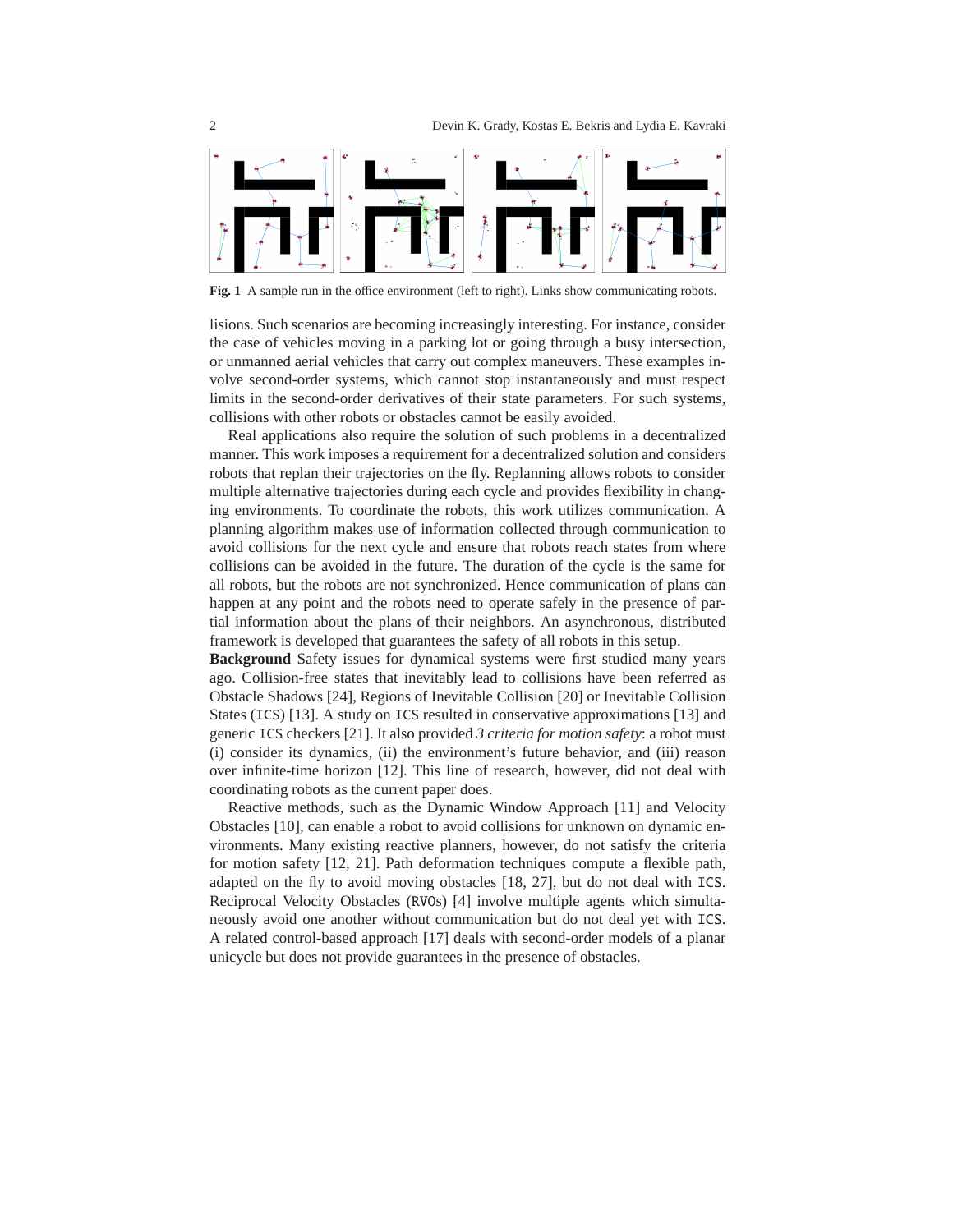In contrast to reactive approaches, this paper focuses on *planning* safe paths. Planning has a longer horizon so it does not get stuck in minima as easily and extends to high degrees-of-freedom systems. Reasoning about safety during planning focuses the search on the safe part of the state space. In this work planning is achieved using a sampling-based tree planner [20, 15, 2]. Alternatives include, among others, navigation functions [8] and lattice-based approaches [23].

Braking maneuvers have been shown sufficient in providing safety in static environments [26] and have been combined with sampling-based replanning [5, 2]. For dynamic environments, relaxations of ICS are typically considered, such as  $\tau$ -safety [14]. This notion guarantees no collision for  $\tau$  seconds in the future for each node of a sampling-based tree. A sampling-based planner was tested on air-cushioned robots moving in dynamic environments, where an escape maneuver was computed when the planner failed to find a solution [15]. Learning-based approximations of ICS can also be found  $[16]$ , as well as approximations of state×time space obstacles  $[6]$ . Other works focus on the interaction between planning and sensing, and point out that planning must be limited within the robot's visibility region [1, 25]. The current paper extends the authors' earlier work [3], which integrated a sampling-based planner with ICS avoidance [2] to safely plan for multiple robots that formed a network and explored an unknown workspace. The previous work required a synchronous planning operation, which simplified coordination.

Planning for dynamic networks of robots has been approached by a combination of centralized and decoupled planning [7], without considering, however, the ICS challenge. Centralized planning does not scale and decoupled approaches, which may involve prioritization [9] or velocity tuning [22], are incomplete. The existing work follows a decoupled approach for performance purposes. In contrast to velocity tuning, it weakly constraints the robots' motion before considering interactions since it allows multiple alternative paths for each robot at each cycle. At the same time, it does not impose priorities but instead robots respect their neighbors in a way that emerges naturally from their asynchronous operation.

**Contributions** This work extends the range of problems that can be solved efficiently with guarantees for ICS avoidance. The paper presents a general framework for independent but communicating second-order robots to reach their destinations in an otherwise known environment. The framework is fully distributed and relies on asynchronous interaction among the robots, where the robots' replanning cycles are not synchronized, the robots have no knowledge about their clock differences and no access to a global clock. It is based on the exchange of contingency plans between neighboring robots that are guaranteed to be collision-free. While contingency plans have been used in the past, this work emphasizes the importance of communicating contingencies in multi-robot scenarios and studies the asynchronous case. A proof that the proposed scheme guarantees ICS avoidance is provided. The framework has been implemented on a distributed simulator, where each robot is assigned to a different processor and message passing is used to convey plans. The experiments consider various scenarios involving 2 to 48 robots and demonstrate that safety is indeed achieved in scenarios where collisions are frequent if the ICS issue is ignored. The experiments also evaluate the efficiency and the scalability of the approach.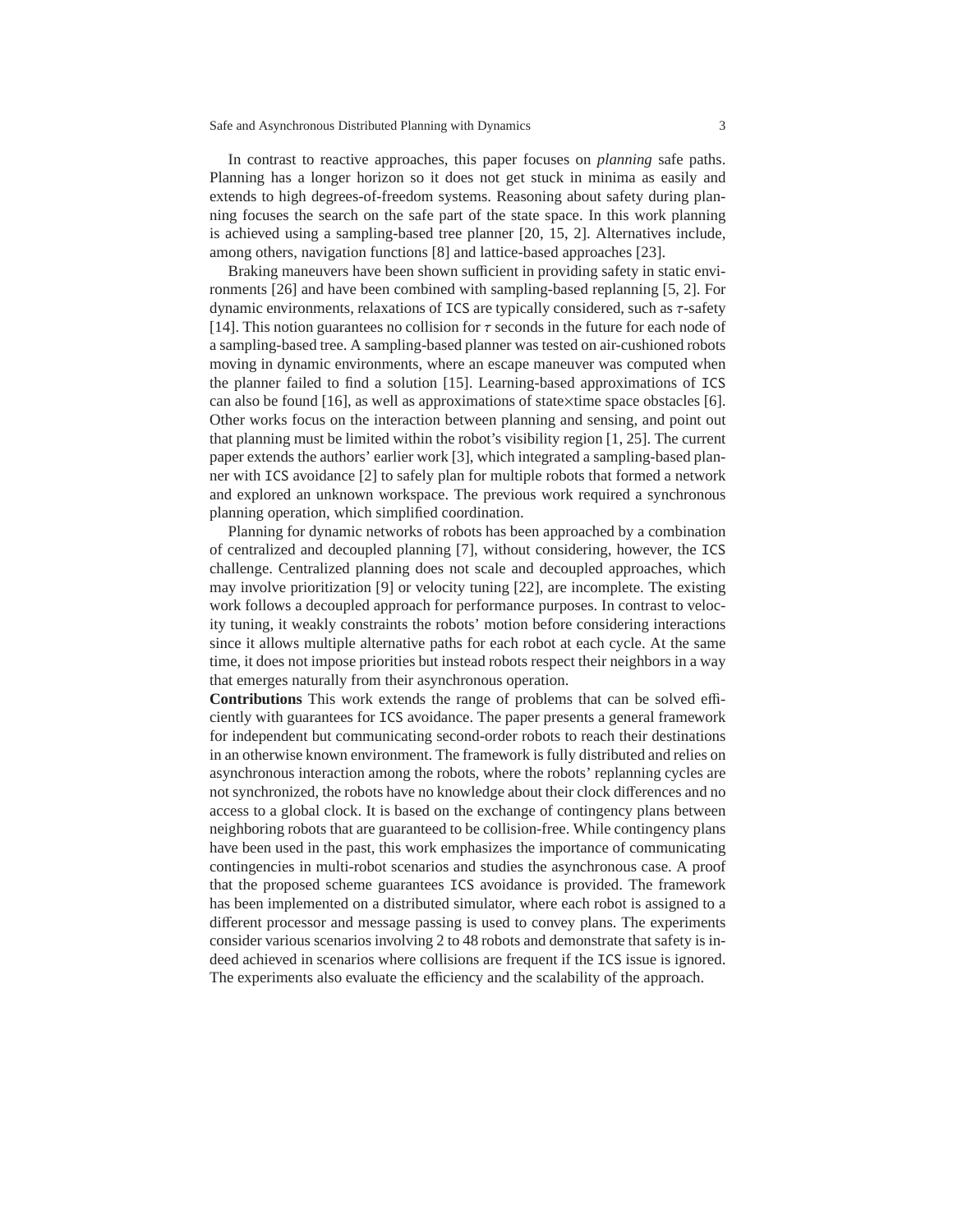#### **2 Problem Statement**

Consider robots operating in the same known workspace with static obstacles. Each robot  $R^i$  exhibits drift and must satisfy non-holonomic constraints expressed by differential equations of the form:  $\dot{x}^i = f^i(x^i, u^i)$ ,  $g^i(x^i, \dot{x}^i) \le 0$ , where  $x^i \in \mathcal{X}^i$  represents a **state**,  $u^i$  is a **control** and  $f^i$ ,  $g^i$  are smooth. The subset of the **state space**  $X^i$  that does not cause a collision with static obstacles is denoted as  $\mathcal{X}_{f}^{i}$ . The robot model used in this paper can be found in Section 5 and involves acceleration controlled car-like systems, including versions with minimum positive velocity.

Each  $R^i$  is located at an initial state  $x^i(0)$  and must compute plans that will bring it to its individual goal  $x_g^i(t_{max})$  without collisions and within finite time  $t_{max}$ . Then:

- A **plan** is a sequence of controls  $p(dt) = \{(u_1, dt_1), \ldots, (u_n, dt_n)\}$  ( $dt = \sum_i dt_i$ ).
- A plan  $p(dt)$  executed at state  $x(t)$  defines a **trajectory**:  $\pi(x(t), p(dt)$ , which is a sequence of states.
- A trajectory is **feasible** as long as it satisfies functions  $f^i$  and  $g^i$  for robot  $R^i$ .
- A plan  $p(dt)$  is **valid** at state  $x(t)$ , if it defines a feasible trajectory  $\pi(x(t), p(dt)$ .
- A state along  $\pi(x(t), p(dt))$  at time  $t' \in [t : t + dt]$  is denoted as  $x[\pi(x(t), p(dt))]$ (*t*').
- A feasible trajectory  $\pi(x(t), p(dt))$  is **collision-free** with respect to the static obstacles if:  $\forall t' \in [t : t + dt] : x[\pi(x(t), p(dt))]$  $(t') \in X_f$ .
- For a **trajectory concatenation** (figure below)  $\pi'(\pi(x(t), p(dt)), p'(dt'))$ , plan  $p(dt)$  is executed at *x*(*t*) and then  $p'(dt')$  is executed at state:  $x[\pi(x(t), p(dt))]$ (*t*+*dt*).
- Two trajectories for  $R^i$  and  $R^j$  are **compatible:**  $\pi^i(x^i(t^i), p(dt^i)) \approx \pi^j(x^j(t^j), p^j(dt^j))$ as long as:

$$
x[\pi^i](t) \asymp x[\pi^j](t) \quad \forall \ t \in [max(t^i, t^j): min(t^i + dt^i, t^j + dt^j)]
$$

where  $x^i \approx x^j$  means that  $R^i$  in state  $x^i$  does not collide with  $R^j$  at state  $x^j$ . The corresponding plans  $p(dt^i)$ ,  $p(dt^j)$  are also called compatible at states  $x^i(t^i)$ ,  $x^j(t^j)$ .

The robots are equipped with an omnidirectional, range-limited communication tool, which is reliable and used for coordination and collision avoidance. The robots within range of  $R^i$  define the neighbor-

|      | trajectory concatenation:         |                                |
|------|-----------------------------------|--------------------------------|
|      | $\pi'(\pi(x(t), p(dt)), p'(dt'))$ | $\overline{p'(dt')}$           |
| x(t) | p(dt)                             | $x[\pi(x(t), p(dt))]$ (t + dt) |

hood  $N^i$ . A robot has information about other robots only if they communicate.

Given the above notation, the problem of **distributed motion planning with dynamics (**DMPD**)** can be defined as follows: Consider *m* robots with range-limited communication capabilities operating in the same workspace with obstacles. Each robot's motion is governed by second-order dynamics specified by  $f^i$  and  $g^i$ . Initially, robot  $R^i$  is located at state  $x^i(0)$ , where  $x^i(0) \in X_f^i$  and  $\forall i, j : x^i(0) \times x^j(0)$ .

Each  $R^i$  must compute a valid plan  $p^i(t_{max})$  so that:

- $x[\pi^i(x^i(0), p^i(t_{max}))](t_{max}) = x_g^i(t_{max})$  (i.e., the plans bring the robots to their individual goals within time *tmax*),
- $\bullet$  ∀ *i*, ∀*t* ∈ [0 : *t<sub>max</sub>*] : *x*[ $\pi$ <sup>*i*</sup>( $x$ <sup>*i*</sup>(0),  $p$ <sup>*i*</sup>( $t$ <sub>*max*</sub>))](*t*) ∈  $X_f$  (i.e., the resulting trajectories are collision-free with static obstacles)
- and  $\forall i, j$ :  $\pi^{i}(x^{i}(0), p^{i}(t_{max})) \approx \pi^{j}(x^{j}(0), p^{j}(t_{max}))$  (i.e., the trajectories are pairwise compatible from the beginning and until all the robots reach their goals).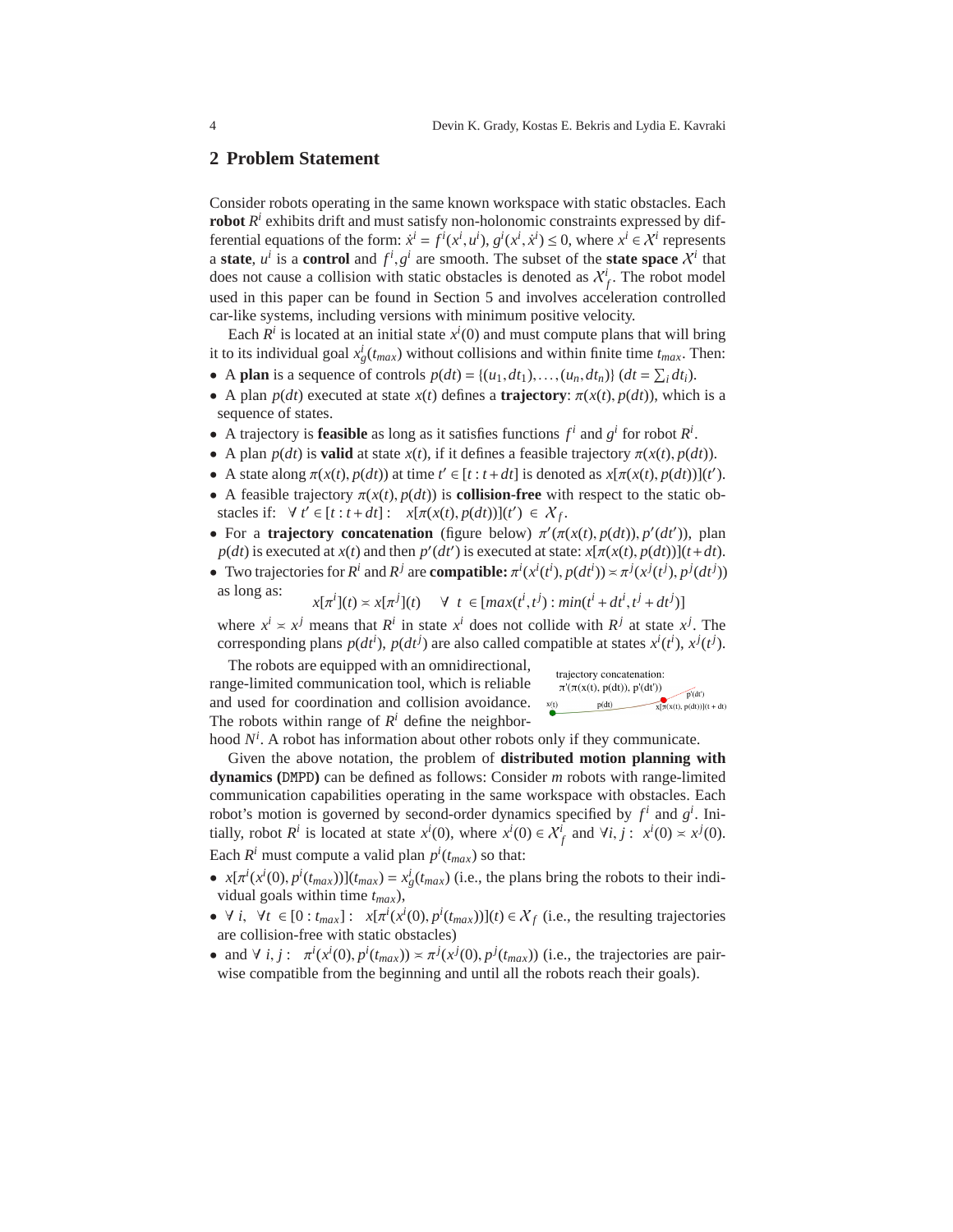#### **3 A Simple Framework without Safety Guarantees**

This paper adopts a decentralized framework for scalability purposes. Each robot's operation is broken into intervals  $([t_0^i : t_1^i], [t_1^i, t_2^i], \ldots, [t_n^i : t_{n+1}^i], \ldots)$ , called cycles. During  $[t_{n-1}^i : t_n^i]$ , robot  $R^i$  considers different plans  $\Pi^i$  for cycle  $[t_n^i : t_{n+1}^i]$ , given the future initial state  $x^{i}(t_{n}^{i})$ . Through coordination,  $R^{i}$  selects plan  $p_{*}^{i}$  $^{i}_{*}([t_{n}^{i}:t_{n+1}^{i}]).$ 

It is assumed that the duration of each cycle is constant and the same for all robots:  $\forall i$ ,  $\forall n : t_{n+1}^i - t_n^i = dt$ . Nevertheless, the robots do not have a synchronous operation: the cycles among different robots do not coincide and  $t_0^i$  is typically different than  $t_0^j$  $\int_0^1$ . Synchronicity is a restrictive assumption, as it requires all the robots to initiate their operation at exactly the same time although they may be located in different parts of the world and may not communicate their initial states.

Given this setup, Algorithm 3.1 outlines a straightforward approach for the single cycle operation of each robot that tries to find compatible plans. During  $[t_{n-1}^i : t_n^i]$ ,  $R^i$ computes alternative partial plans  $\Pi^i$  for the consecutive planning cycle. In parallel,  $R^i$  listens for messages from robots in neighborhood  $N^i$ . The messages contain the selected trajectories for each robot. When time approaches  $t_n^i - \epsilon$ ,  $R^i$  selects among all trajectories that are collision-free and compatible with the neighbors' messages, the one that brings the robot closer to its goal. If such a trajectory is indeed found at each iteration, then the DMPD problem is eventually solved by this algorithm.

# **Algorithm 3.1** Simple but Unsafe Operation of  $R^i$  During Cycle  $[t_{n-1}^i : t_n^i]$

 $\Pi^i \leftarrow \emptyset$  and  $\Pi^{N^i} \leftarrow \emptyset$ **while**  $t < t_n^i - \epsilon$  **do**  $\pi^i(x^i(t_n^i), p^i(t_n^i : t_{n+1}^i)) \leftarrow$  collision-free trajectory from a single-robot planner  $\Pi^i \leftarrow \Pi^i \cup \pi^i(x^i(t_n^i), p^i(t_n^i : t_{n+1}^i))$ **if**  $R^j \in N^i$  is transmitting a trajectory  $\pi^j$  **then**  $\Pi^{N^i} \leftarrow \Pi^{N^i} \cup \pi^j$ **for all**  $\pi^i \in \Pi^i$  **do for all**  $\pi^{j} \in \Pi^{N^{i}}$  **do if**  $\pi^{i} \neq \pi^{j}$  (incompatible trajectories) **then**  $\Pi^{i} \leftarrow \Pi^{i} - \pi^{i}$  $\pi^i$  ← trajectory in  $\Pi^i$  which brings  $R^i$  closer to the goal given a metric Transmit  $\pi^i_*$  to all neighbors in  $N^i$  and execute  $\pi^i_*$  during next cycle

#### **4 A Safe Solution to Distributed Motion Planning with Dynamics**

A robot following the above approach might fail to find a trajectory π *i* . This section describes a distributed algorithm that guarantees the existence of a collision-free, compatible trajectory for all robots at every cycle.

**A. Safety Considerations - Inevitable Collision States:** One reason for failure is when the single-robot planner fails to find collision-free paths. This is guaranteed to happen when  $x^i(t_n^i)$  is an ICS. State  $x(t)$  is ICS with regards to static obstacles if:  $\forall p(\infty) : \exists dt \in [t, \infty) \text{ so that } x[\pi(x(t), p(\infty))] \notin \mathcal{X}_f.$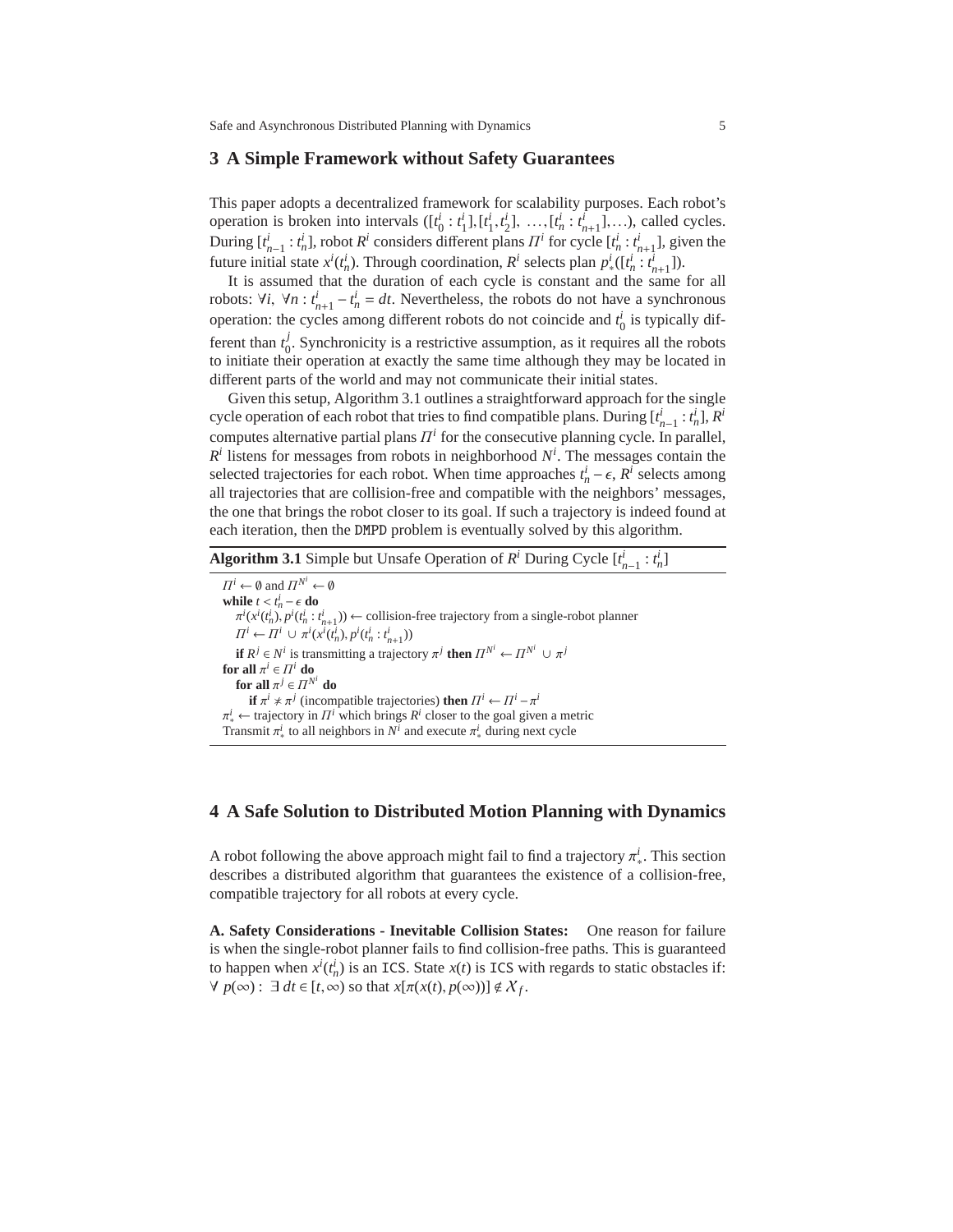Computing whether a state is ICS is intractable, since it requires reasoning over an infinite horizon for all possible plans. It is sufficient, however, to consider conservative methods that identify states that are *not* ICS [13, 2]. The approximation reasons over a subset of predefined maneuvers  $\Gamma(\infty)$ , called here **contingency plans**. If  $R^i$  can avoid collisions in the future with static obstacles at  $x^i(t_n)$  by guaranteeing that a contingency plan  $\gamma^i(\infty) \in \Gamma^i(\infty)$  avoids collisions over an infinite horizon, then  $x^i(t_n)$  is not ICS with regards to static obstacles. For cars, braking maneuvers are sufficient since it is possible to reason over an infinite time horizon whether these plans will collide with static obstacles. Circling maneuvers can be used for systems with minimum velocity limits, such as airplanes.

Multiple moving robots pose new challenges for ICS. Trajectories  $\pi^{i}$  and  $\pi^{j}$ may be compatible for the next cycle, but the corresponding robots may reach states that will inevitably lead them in a future collision. Thus, safety notions have to be extended into the multi-robot case. It is still necessary for computational reasons to be conservative and focus only on a set of contingency plans. For *m* robots  $\{R^1, R^2, \ldots, R^m\}$  executing plans  $\{p^1(dt^1), p^2(dt^2), \ldots, p^m(dt^m)\}$  at states  ${x<sup>1</sup>(t), x<sup>2</sup>(t),..., x<sup>m</sup>(t)}$ , state  $x<sup>i</sup>(t)$  is considered a **safe state** if:

$$
\exists \gamma^i(\infty) \in \Gamma^i(\infty) \text{ so that } \forall t' \in [t, \infty): \ x[\pi^i(x^i(t), \gamma^i(\infty))](t') \in \mathcal{X}_f \text{ and}
$$
  

$$
\forall j \in [1, m], j \neq i, \ \exists \gamma^j(\infty) \in \Gamma^j(\infty): \ \pi^i(x^i(t), \gamma^i(\infty)) \asymp \pi^j(\pi^j(x^j(t), p^j(dt^j)), \ \gamma^j(\infty)).
$$

In the above definition,  $dt^j$  is the remaining of robot  $R^j$ 's cycle past time *t*. Note that a trajectory concatenation is used for  $R<sup>j</sup>$ 's trajectory. In this trajectory concatenation,  $p^{j}(dt^{j})$  is executed for time  $dt^{j}$  and then the contingency  $\gamma^{j}(\infty)$  is applied. The reason is that as robots decide asynchronously, it may happen that at *t*, robot  $R^{j}$ has already committed to plan  $p^{j}(dt^{j})$ . Extending the assumption in the problem statement about compatible starting states, the following discussion will assume that the initial states of all the robots are safe states. Then an algorithm for the DMPD problem must maintain the following invariant for each robot and planning cycle:

*Safety Invariant:* The selected trajectory π *i*  $\frac{i}{\sqrt{n}}(x^i(t_n^i), p^i(t_n^i : t_{n+1}^i))$ :

- a) Must be collision-free with obstacles.
- b) Must be compatible with all other robots, during the cycle  $(t_n^i : t_{n+1}^i)$ :

 $\pi^i_\ast$  $\pi^i(x^i(t^i_n), p^i(t^i_n : t^i_{n+1})) \asymp \pi^j$ *y*<sup>*i*</sup>(*t*<sup>*i*</sup><sub>*n*</sub>), *p<sup><i>j*</sup>(*t*<sub>*i*<sup>*i*</sup><sub>*i*</sub></sub>), *∀<sub><i>j* ≠ *i*.</sub>

c) The resulting state  $x[\pi_s^i]$  $\mathcal{L}^{i}$  and  $\mathcal{L}^{i}$  is safe for all possible future plans  $p^{j}(t^{i}_{n+1}: \infty)$ selected by other robots ( $j \neq i$ ). In other words, the concatenation of  $\pi^i_*$  with  $\gamma^i(\infty)$ must be compatible with the concatenations of other vehicles, i.e.,  $\forall j \neq i$ :

 $\pi^i(\pi^i_*$  $\mathcal{L}^{i}_{*}(x^{i}(t^{i}_{n}), p^{i}(t^{i}_{n}: t^{i}_{n+1})), \gamma^{i}(\infty)) \times \pi^{j}(\pi^{j}_{*})$  $\gamma^j(x^j(t_n^i), p^j(t_n^i : t_{n+1}^i)), \gamma^j(\infty)).$ 

Point c) above means that  $R^i$  has a contingency plan at  $x[\pi^i]$  $\prod_{i=1}^{i} (t_{n+1}^i)$ , which can be safely followed for the other robots' choices given the algorithm. If the invariant holds for all the robots, then they will always be safe. If for any reason a robot cannot find a plan that satisfies these requirements, then it can revert to its contingency that guarantees its safety.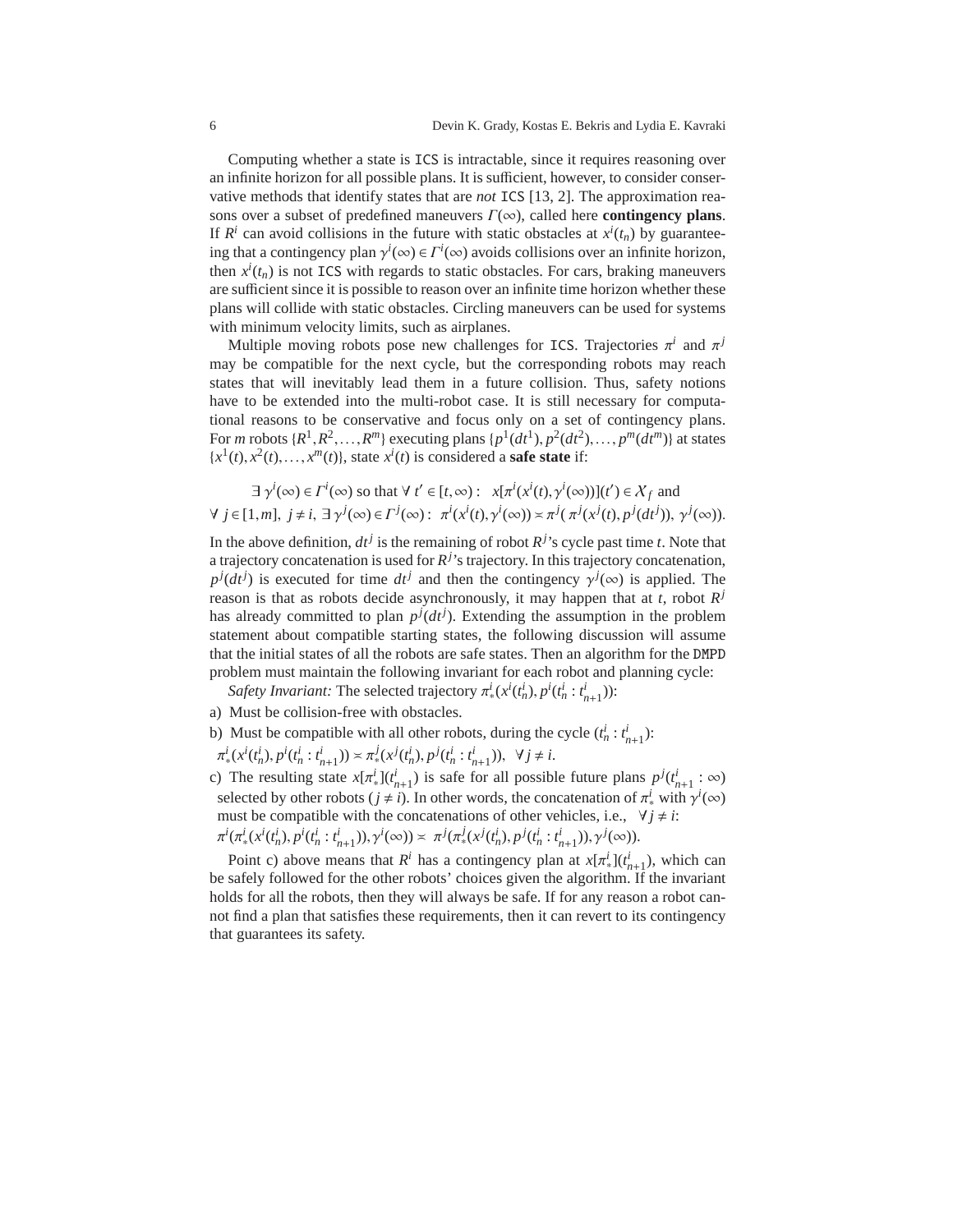**Algorithm 4.1** Safe and Asynchronous Operation of  $R^i$  During Cycle  $[t_{n-1}^i : t_n^i]$ 

1:  $\Pi^i \leftarrow \emptyset$ ,  $\Pi_{prev}^{N^i} \leftarrow \emptyset$ ,  $\Pi_{new}^{N^i} \leftarrow \emptyset$ 2: **for all**  $R^j \in N^i$  **do** 3:  $\Pi_{prev}^{N^i} \leftarrow \Pi_{prev}^{N^i} \cup \pi^j(\pi^j(x^j(t_{n-1}^j), p^j(t_{n-1}^j : t_n^j)), \gamma(t_n^j : \infty))$ (i.e., include all past trajectories and attached contingencies of neighbors) 4: **while**  $t < t_n^i - \epsilon$  **do** 5:  $\pi^i(x^i(t_n^i), p^i(t_n^i : t_{n+1}^i)) \leftarrow$  collision-free trajectory from a single-robot planner 6:  $\pi^i_\gamma \leftarrow \pi^i(\pi^i(x^i(t^i_n), p^i(t^i_n : t^i_{n+1})), \gamma(t^i_{n+1} : \infty))$  (i.e., contingency concatenation) 7: **if**  $\forall$  *t*  $\in$   $[t_{n+1}^i : \infty)$ :  $x[\pi_{\gamma}^i](t) \in \mathcal{X}_f$  then 8:  $\Pi^i \leftarrow \Pi^i \cup \pi^i_\gamma$ 9: **for all**  $\pi_{\gamma}^{j} \in \Pi_{prev}^{N^{i}}$  **do** 10: **if**  $\pi^i_\gamma \neq \pi^j_\gamma$  then  $11:$  $i$  ←  $\Pi^i - \pi^i_\gamma$ 12: **if**  $R^j \in N^i$  is transmitting a trajectory and an attached contingency **then** 13:  $\Pi_{new}^{N^i} \leftarrow \Pi_{new}^{N^i} \cup \pi_{\gamma}^j(\pi^j(x^j(t^j_n), p^j(t^j_n : t^j_{n+1})), \gamma(t^j_{n+1} : \infty))$ 14: **for all**  $\pi^i_\gamma \in \Pi^i$  **do** 15: **for all**  $\pi_{\gamma}^{j} \in \Pi_{new}^{N^{i}}$  **do** 16: **if**  $\pi^i_\gamma \neq \pi^j_\gamma$  then  $17:$  $i$  ←  $\Pi^i - \pi^i_\gamma$ 18: **if**  $\Pi^i$  empty or if a message was received during compatibility check **then** 19:  $\pi^i_* \leftarrow \pi^i(x^i(t^i_n), \gamma(t^i_n : \infty))$  (i.e., follow the available contingency for next cycle) 20: **else**  $21:$  $\vec{i}$  ← trajectory in  $\Pi^i$  which brings  $R^i$  closer to the goal given a metric 22: Transmit  $\pi^i_*$  to all neighbors in  $N^i$  and execute  $\pi^i_*$  during next cycle

**B. Safe and Asynchronous Distributed Solution:** Algorithm 4.1, in contrast to Algorithm 3.1, maintains the safety invariant. The protocol follows the same highlevel framework and still allows a variety of planning techniques to be used for producing trajectories. The differences with the original algorithm can be summarized as follows:

- The algorithm stores the messages received from neighbors during the previous cycle in the set  $\Pi_{prev}^{N^i}$  *(lines 1-3)*. Note that the robots transmit the selected trajectory together with the corresponding contingency *(lines 12-13 and 22)*.
- A contingency plan  $\gamma(t_{n+1}^i : \infty)$  is attached to every collision-free trajectory  $\pi^i(x^i(t_n^i), p^i(t_n^i : t_{n+1}^i))$  and the trajectory concatenation  $\pi^i_\gamma$  is generated *(line 5-6)*. Note that potentially multiple different contingencies can be attached to the trajectory  $\pi^{i}(x^{i}(t_{n}^{i}), p^{i}(t_{n}^{i}: t_{n+1}^{i}))$ . Each resulting trajectory concatenation is treated individually by the algorithm.
- The trajectory  $\pi^i_\gamma$  is added to  $\Pi^i$  only if it is collision-free with static obstacles for an infinite time horizon *(lines* 7-8), thus guaranteeing that  $x[\pi^i](t_{n+1}^i)$  is not ICS.
- $\pi^i_\gamma$  is rejected, however, if it is not compatible with all the trajectories and contingencies of neighbors from the compatibility check *(lines 14-17)*. *R i* checks not just trajectories for the next cycle but its trajectory concatenations with contingencies  $\pi_{\gamma}^{i}$  against its neighbors' trajectory concatenations  $\pi_{\gamma}^{j}$ .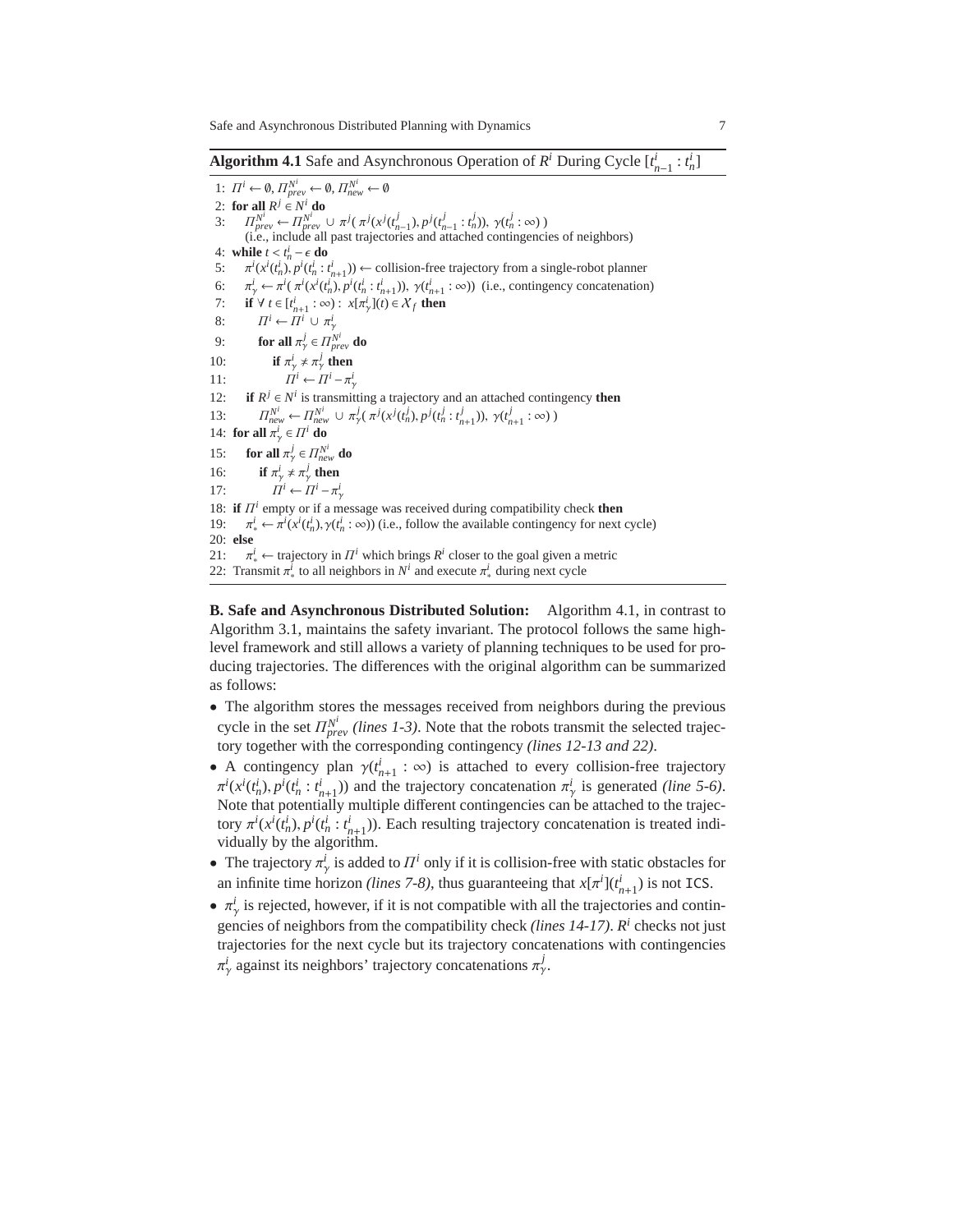- The final change *(lines 18-21)* addresses the possibility that  $\Pi^i$  is empty or when a message arrives while  $R^i$  executes its compatibility check. If any of the two is true, then  $R^i$  selects to follow the contingency  $\gamma(t_n^i : \infty)$ , which was used in the previous cycle to prove that  $x(t_n^i)$  was safe. Otherwise,  $R^i$  selects among the set  $\Pi^i$  the trajectory that brings it closer to the goal according to a desired metric. previous cycle, stored in  $\Pi_{prev}^{N^i}$  (lines 9-11).
- The while loop *(lines 4-13)* is executed as long as time *t* is less than the end of the planning cycle  $(t_n^i)$  minus an  $\epsilon$  time period. Time  $\epsilon$  should be sufficient for the robot to complete the compatibility check *(lines 14-17)* and the selection process *(lines 18-22)*. If the robot is running out of time, the robot should immediately select a contingency in order to guarantee safety. In a real robot implementation, this can be achieved through an interrupt or a signal that stops execution and enforces the contingency. In a serial implementation  $\epsilon$  has to be sufficiently large.

Overall, each robot selects a plan  $p^i(t_n^i : t_{n+1}^i)$  and a contingency  $\gamma^i(t_{n+1}^i : \infty)$  that respect the plans and contingencies of other robots that have been selected before time  $t_n^i$ . If no such plan is found or there is no time to check against newly incoming messages, then the contingency  $\gamma^i(t_n^i : \infty)$  is selected.

*Computational Complexity:* The algorithm's complexity depends on the number of neighbors  $N^i$ , which in the worst case is the total number of robots N. In order to evaluate the cost of operations involving trajectories, it is important to consider a trajectory representation. A discrete sequence of states can be sampled along a trajectory, given a predefined resolution in time *Q* (i.e., the technique becomes resolution-safe in this case). Then, let *S* be the upper limit in the number of states used to represent each trajectory conceternation. *P* denotes the upper limit in the number of plans considered during each planning cycle for the current agent.

Given the above notation, the complexity of the algorithm's various operations is as follows: (a) *Lines 2-3 : S* × *N*, (b) *Lines 7 - 8: P*×*S* , (c) *Lines 9 -11: P*× *N* ×*S* 2 (if the states in a trajectory are not accompanied by a global timestamp) or  $P \times N \times S$ (if the states are tagged with a global timestamp), (d) *Lines 14-17:* Same as above, (e) *Lines 20-21: P*, assuming constant time for computing a cost-to-go metric for each state, (f) *Line 22: N* ×*S* .

Overall, the worst-case complexity is:  $P \times N \times S^2$ . Note that for robots with limited communication, the parameter *N* is reduced. Furthermore, coarser resolution in the representation of trajectories improves efficiency but introduces the probability of collision due to resolution issues. Similarly, considering fewer plans reduces computational complexity but reduces the diversity of solutions considered at each time step. Finally, lower maximum velocity or higher maximum deacceleration also assist computationally in the case of braking maneuvers.

**C. Guaranteeing Maintenance of the Safety Invariant:** This section provides a proof that Algorithm 4.1 maintains the safety invariant given some simplyfying assymptions that will be waived later.

*Theorem 1:* Algorithm 4.1 guarantees the maintenance of the safety invariant in every planning cycle given it holds during the cycle  $(t_0^i : t_1^i)$  and that: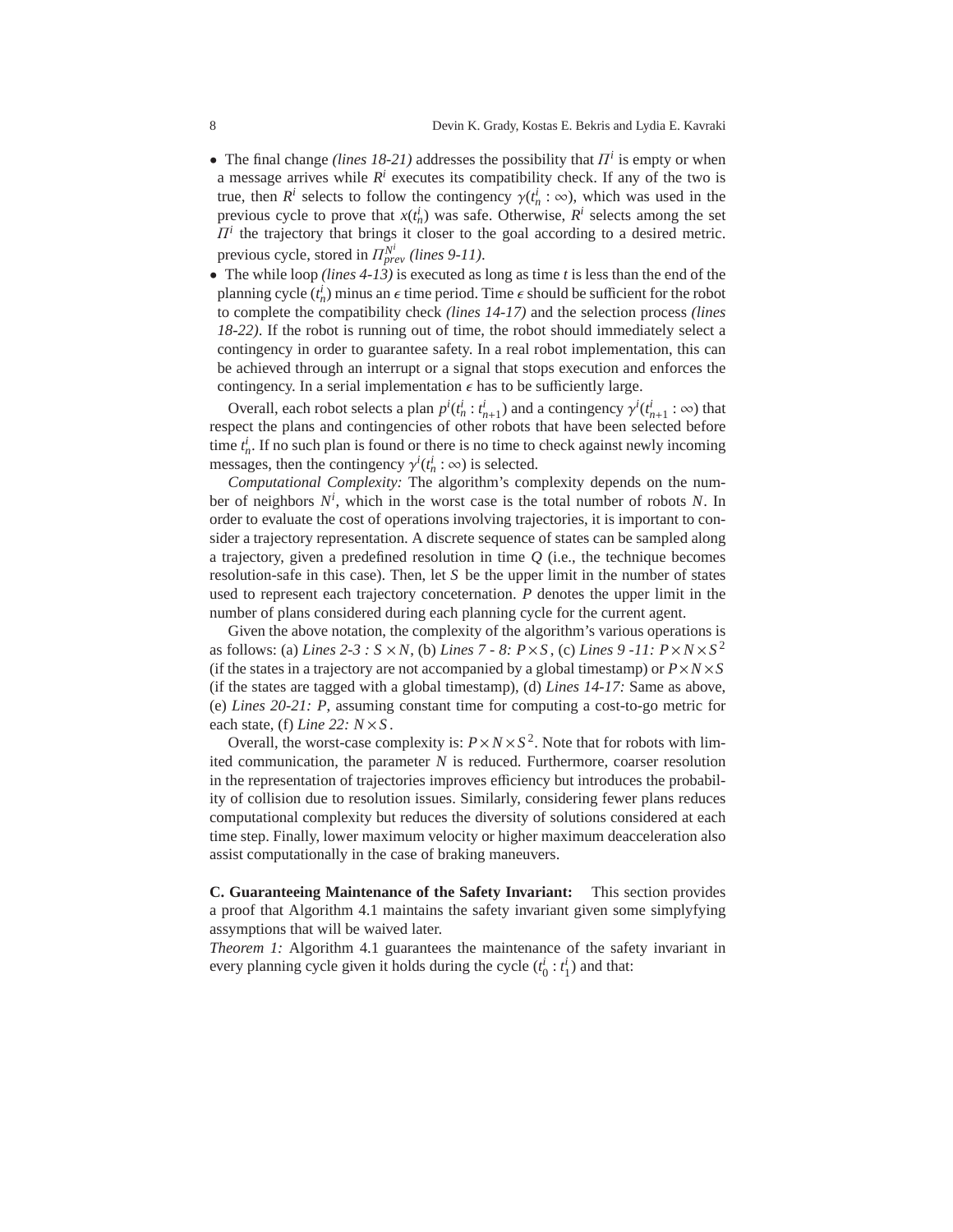Safe and Asynchronous Distributed Planning with Dynamics 9

i) all robots can communicate one with another,

ii) plans are transmitted instantaneously between robots.



**Fig. 2** The replanning cycles of two neighboring robots  $R^i$  and  $R^j$ . The times denote transitions between planning cycles for each robot. The vertical arrows denote the transmission of information, e.g., at  $t_n^i$ ,  $R^i$  transmits  $\pi^{i}(\pi^{i}(x^{i}(t_{n}^{i}), p^{i}(t_{n}^{i}: t_{n+1}^{i})), \gamma(t_{n+1}^{i}:\infty)).$ 

*Proof:* The proof is obtained by induction. The *base case* holds for  $R<sup>i</sup>$  because of the Theorem's assumption that the Invariant holds during cycle  $(t_0^i : t_1^i)$ . The *inductive step* will show that if the Invariant holds during the cycle  $(t_n^i)$ :  $t_{n+1}^i$ ) then it will also hold during the cycle  $(t_{n+1}^i : t_{n+2}^i)$  for Algorithm 4.1. Without loss of generality consider Figure 2 and fo-

cus on robot  $R^i$ . To prove the inductive step, it is necessary to show that each one of the three points of the Invariant will be satisfied during  $(t_{n+1}^i : t_{n+2}^i)$ . For cycle  $(t_{n+1}^i : t_{n+2}^i)$  there are two cases: (1) A compatible trajectory  $\pi^i_* = \pi^i_\gamma \in \Pi^i$  is selected, or (2) the current contingency is returned. *Case 1: A trajectory*  $\pi^i_\gamma \in \Pi^i$  *is selected.* 

a) Trajectory  $\pi^i_\gamma$  has to be collision-free as part of  $\Pi^i$ .

b) Assuming instantaneous plan transmission and by time  $t_{n+1}^i$ ,  $R^i$  has been sent and has available the choices of other robots for cycles that start before  $t_{n+1}^i$ . Since  $\pi_\gamma^i \in$  $\Pi^i$  is selected, none of these messages arrived during the compatibility check. This means that  $R^j$ 's trajectory  $\pi^j(\pi^j(x^j(t_n))$  $\frac{j}{n+1}$ ),  $p^{j}(t_n^j)$  $\frac{j}{n+1}$  :  $t_n^j$  $\frac{j}{n+2}$ )), γ(*t*<sup>*j*</sup><sub>*n*</sub>  $\frac{J}{n+2}$  : ∞) is available to  $R^i$  during the compatibility check. Then the cycle  $(t^i_{n+1} : t^i_{n+2})$  can be broken into two parts:

- i) During part  $(t_{n+1}^i : t_n^j)$  $\int_{n+2}^{j}$ , the selected plan  $p^{i}(t_{n+1}^{i}: t_{n+2}^{i})$  is compatible with  $p^j(t)$  $\frac{j}{n+1}$  :  $t_n^j$  $n_{n+2}$ ) because the second plan was known to  $R^i$  when selecting  $\pi^i_{\gamma}$ .
- ii) For part  $(t_n^j)$  $\int_{n+2}^{j}$ :  $t_{n+2}^{i}$ ) there are two cases for *R*<sup>j</sup> at time  $t_n^{j}$ *n*+2 :
- $R^j$  will either select a plan  $p^j(t_n^j)$  $\frac{j}{n+2}$  :  $t_n^j$ *n*<sup>+</sup><sub>2</sub>), that is compatible with  $p^{i}(t_{n+1}^{i}: t_{n+2}^{i}),$
- or it will resort to a contingency  $\gamma^{j}(t_n)$  $\sum_{n+2}^J$ :  $\infty$ ), which, however, is already compatible with trajectory  $\pi^i_y$ .

In both cases,  $R^j$  will follow a plan that is compatible with  $p^i(t_{n+1}^i : t_{n+2}^i)$ .

Thus, the second point b) of the Invariant is also satisfied for robots  $R^i$  and  $R^j$ .

- c) For the third point of the Invariant, the contingency  $\gamma^i(t^i_{n+2} : \infty)$  has to be compatible with the future choices of the other robots. Focus again on the interaction between  $R^i$  and  $R^j$ . There are again two cases for  $R^j$  at time  $t^j_n$ *n*+2 :
- i)  $R^j$  will select a plan  $p^j(t_n^j)$  $\frac{j}{n+2}$  :  $t_n^j$  $\int_{n+3}^{j}$ ) and a corresponding contingency  $\gamma^{j}(t_n)$  $_{n+3}^{J}$  : ∞). This plan and contingency respect by construction  $R^i$ 's contingency  $\gamma^i(t_{n+2}^i: \infty)$ , since it was known to  $R^j$  at time  $t_n^j$ *n*+2 .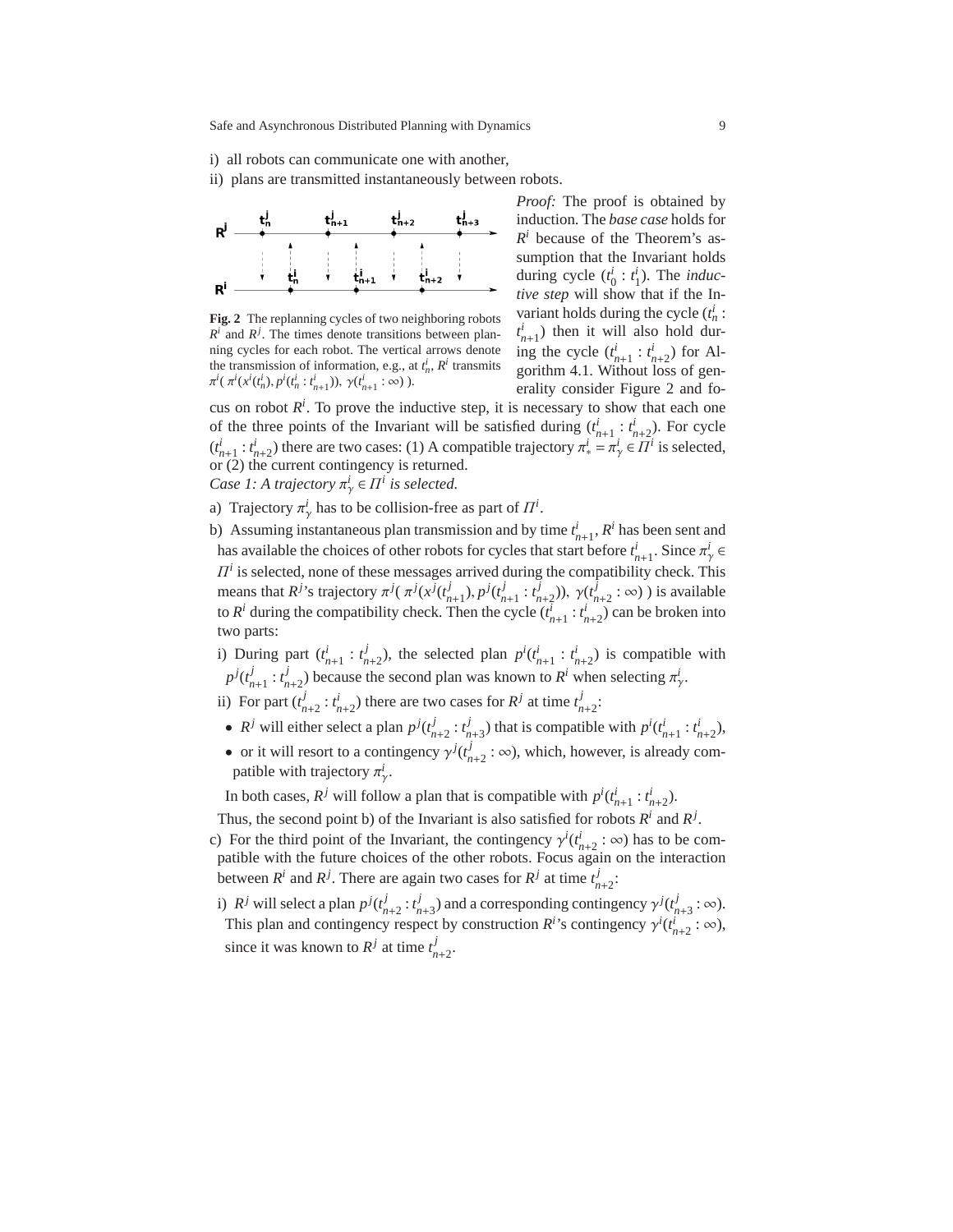- ii) Or  $R^j$  will resort to its contingency  $\gamma^j(t_n^j)$  $\sum_{n+2}^{J}$  :  $\infty$ ), which, however, the contingency  $\gamma^{i}$ ( $t_{n+2}^{i}$ : ∞) respected upon its selection.
- In any case, whatever  $R^j$  chooses at time  $t^j$  $_{n+2}^J$ , it is going to follow plans in the future that are compatible with  $\gamma^i(t_{n+2}^i : \infty)$ . Thus, point c) is also satisfied.

*Case 2: A contingency*  $\gamma^{i}(t_{n+1}^{i} : \infty)$  *was selected.* 

- The *inductive hypothesis* implies that  $x^{i}(t_{n+1}^{i})$  is a safe state. Thus:
- a)  $\gamma^{i}(t_{n+1}^{i}: t_{n+2}^{i})$  is collision-free with static obstacles
- b) The current plans of all robots will be compatible with  $\gamma^{i}(t_{n+1}^{i}: t_{n+2}^{i})$ , which was known to them at time  $t_n^i$ . Furthermore,  $\gamma^i(t_{n+1}^i : t_{n+2}^i)$  already respects the contingencies of other robots that might be executed before  $t_{n+1}^i$ .
- c) The state  $x^i[\gamma^i(t_{n+1}^i:\infty)](t_{n+2}^i)$  is trivially safe, because  $R^i$  can keep executing the same contingency for ever and this contingency will have to be respected by its neighbors, as it will always be known ahead of time.

In both cases, all three points of the Invariant are satisfied for  $R<sup>i</sup>$  and the inductive step is proved. Thus, if the Invariant holds, the algorithm maintains its validity. □

#### **D. Addressing the Assumptions:**

Theorem 1 assumed that messages are transmitted instantaneously and that all the robots communicate one with another. The assumption that plans are transmitted instantaneously will not hold in real-world experiments with wireless commu-



**Fig. 3** If messages arrive after the start of a neighbor's future cycle, as with the message from  $R^j$  to  $R^i$ above, this is problematic.

nication. Similarly, it is more realistic to assume that robots can communicate only if their distance is below a certain threshold. In the latter case, the proposed approach can be invoked using only point to neighborhood communication and thus achieve higher scalability. The following theorem shows that the safety guarantees can be provided without these restrictive assumptions.

*Theorem 2:* Algorithm 4.1 guarantees the maintenance of the safety invariant in every planning cycle given it holds during cycle  $(t_0^i : t_1^i)$  and that:

- i) two robots with limited communication ranges can communicate before they enter into ICS given a predefined set of contingencies  $\Gamma(\infty)$ ,
- ii) robots utilize acknowledgments that signal the reception of a trajectory by a neighbor.

*Sketch of Proof:* Theorem 1 showed that the invariant holds as long as it was valid during the first cycle  $(t_0^i : t_1^i)$  and that two vehicles can communicate continuously since  $t_0^i$ . For two robots with limited communication range, denote as time  $t_{comm}$  the beginning of the first planning cycle of either robot after they are able to communicate. If at  $t_{comm}$ , both robots have available a contingency  $\gamma(\infty) \in \Gamma(\infty)$ , that can be used to prove the safety of their corresponding states, then all the requirements of Theorem 1 are satisfied for  $t_0^i = t_{comm}$ . Thus the invariant will be maintained.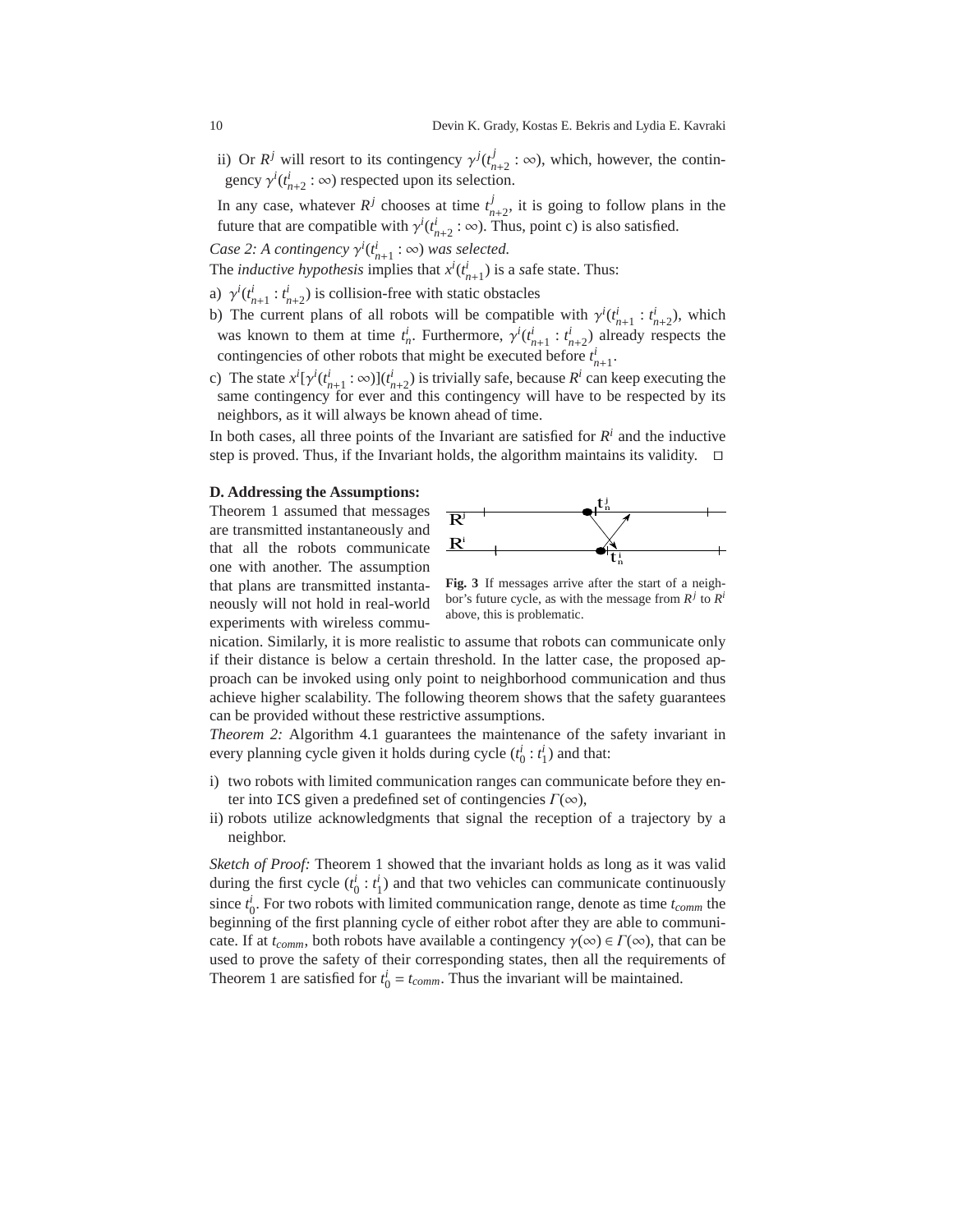Regarding the issue of delayed messages, consider the case that *R j* 's cycle ends at time  $t_n^j$ , which is before the end of the neighboring  $R^i$ 's cycle at time  $t_n^j$ . Figure 3 provides an example. If the transmission of the trajectory  $\pi^j_*$  to  $R^i$  is delayed, it  $\sum_{i=1}^{n} \sum_{i=1}^{n} \sum_{i=1}^{n} \sum_{i=1}^{n} \sum_{i=1}^{n} \sum_{i=1}^{n} \sum_{i=1}^{n} \sum_{i=1}^{n} \sum_{i=1}^{n} \sum_{i=1}^{n} \sum_{i=1}^{n} \sum_{i=1}^{n} \sum_{i=1}^{n} \sum_{i=1}^{n} \sum_{i=1}^{n} \sum_{i=1}^{n} \sum_{i=1}^{n} \sum_{i=1}^{n} \sum_{i=1}^{n} \sum_{i=1}^{n} \sum_{i=1}^{n} \sum_{i=1}^{n}$ choice of  $R^j$  during its compatibility check given Algorithm 4.1. Thus,  $R^i$ 's choice might end up being incompatible with  $\pi^j_*$ ∗ . Notice that this problem becomes more frequent when Algorithm 4.1 is employed by robots that have synchronized cycles. If an acknowledgment message that signals the reception of a trajectory by a neighbor is used, however, *R i* can acknowledge the message's reception, whether it arrives before or after  $t_n^i$ . If the acknowledgment arrives at  $R^j$  before  $t_n^j$  (as well as from all other neighbors), it knows that it is safe to execute  $\pi^j_*$  $\frac{f}{f}$ . If the acknowledgment is not received on time,  $R^j$  can revert to its contingency which is by construction respected by the future plan of  $R^i$ , whatever this is. Thus, the introduction of an acknowledgment resolves the issue of possible delays in the transmission of trajectories. ⊓⊔

### **5 Experimental Results**

To validate the theoretical discussion, simulated experiments were conducted. Our first experiments revealed performance deficits, however, practical modifications in the implementation of the algorithm were made. These resulted in significant speed ups and quick convergence to a solution.

**Implementation Specifics:** This section describes some steps to make the implementation of Algorithm 4.1 more efficient computationally. In particular:

- Instead of checking all the candidate plans  $\Pi^i$  with the trajectories of the neighbors  $\prod_{n \in \mathbb{N}}^{N^i}$ , only the best plan in  $\Pi^i$  according to a metric is checked. If this plan fails the check, then the previous contingency is selected.
- At each step of the "while" loop in Algorithm 4.1 (lines 4-13), the implementation propagates an edge along a tree of trajectories using a sampling-based planner, instead of generating an entire trajectory. If the edge intersects  $t_{n+1}^i$ , a contingency  $\gamma(t_{n+1}^i: \infty)$  is extended from  $x(t_{n+1}^i)$ . If the contingency is collision-free and compatible with the available trajectories of neighbors in  $\Pi_{prev}^{N^i}$ ,  $x(t_{n+1}^i)$  is assumed safe. Otherwise, it is unsafe and no future expansion of an edge is allowed past  $x(t_{n+1}^i)$ .
- The sampling-based expansion of the tree structure of trajectories is biased given a potential field in the workspace that promotes the expansion of the tree towards the goal [2]. The tree expansion is also biased away from other vehicles. Different algorithms can be considered for the actual planning process [20, 15, 8, 23].
- There is no need to differentiate in the implementation between  $P_{prev}^{N^i}$  and  $P_{new}^{N^i}$ . Each robot maintains a buffer for messages from each neighbor. As new trajectories are transmitted, they replace the part of old trajectories that has already been executed by a neighbor along the buffer.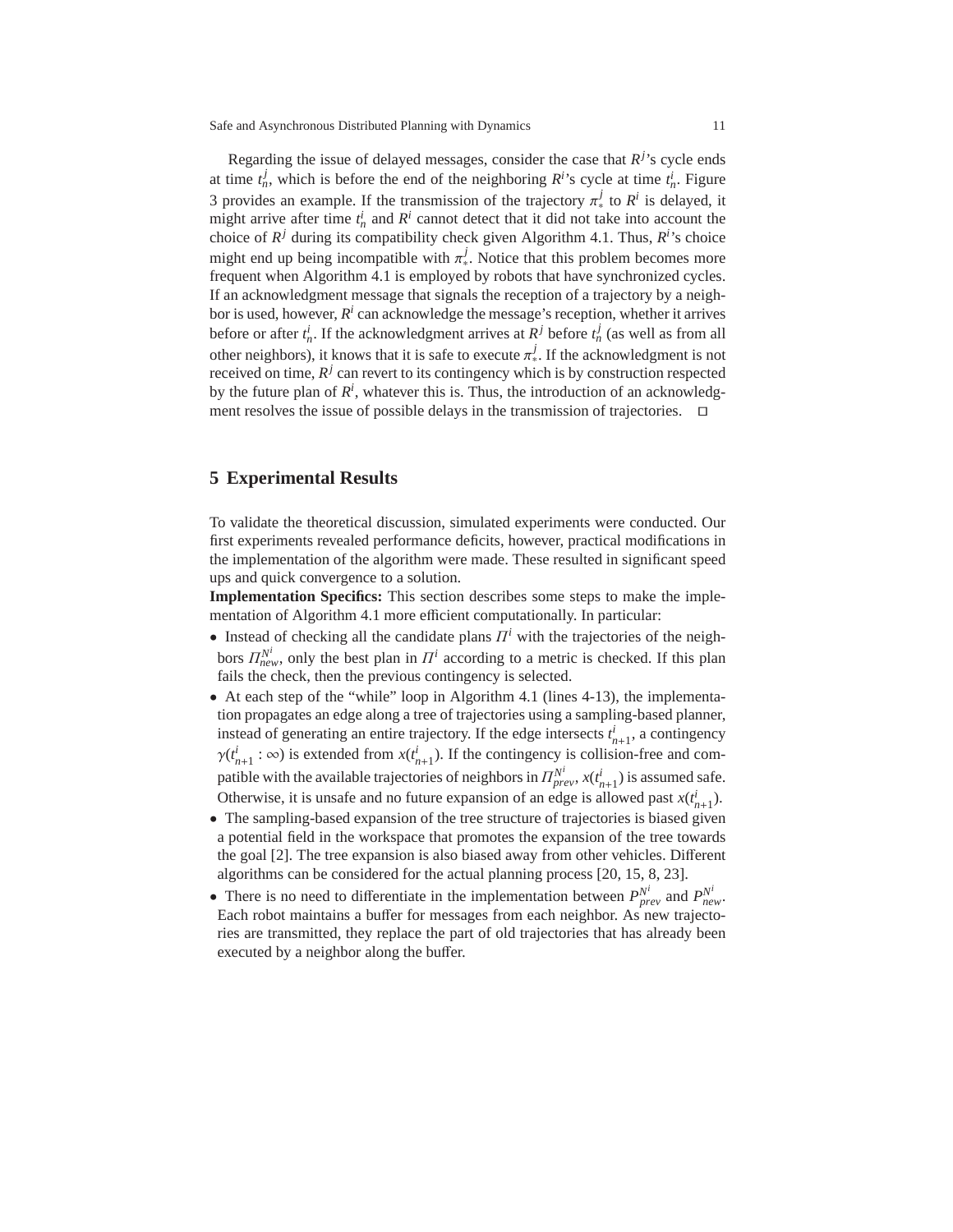• The latency in the experimental setup was relatively low. Thus, the situation in Figure 3 did not arise. Thus, the acknowledgement step was not included for the experiments presented below, which reduced the number of peer-to-peer messages.

**Modeled System:** The experiments presented in this paper are using the model of a second-order car like vehicle [19] shown on the right side, where  $(x, y)$  are the car's reference point in Cartesian coordinates,  $\theta$  is the car's orientation, *w* its velocity and  $\zeta$  the steering angle. The controls are  $\alpha$ , the acceleration, and  $\phi$  the rate of change of the steering angle. There are

$$
\begin{array}{l}\n\dot{x} = w \cdot cos \zeta \cdot cos \theta \\
\dot{y} = w \cdot cos \zeta \cdot sin \theta \\
\dot{\theta} = w \cdot sin \zeta \\
\dot{w} = \alpha \\
\dot{\zeta} = \varphi\n\end{array}
$$

limits both for state and control parameters  $(||w|| < w_{max}, ||\zeta|| < \zeta_{max}, ||\alpha|| < \alpha_{max}$  $\|\phi\| < \phi_{max}$ ). All robots have range-limited communication out to 30% of the total environment width, and brake to zero speed for contingency.

**Environments** Four simulated environments were used for the experiments:

- 1. An "empty" environment (Fig. 4 (left)),
- 2. an "office" environment (Fig. 1),
- 3. a " random" environment (Fig. 4 (right)), and
- 4. an "intersection" environment with two crossing corridors (Fig. 5).

**Fig. 4** Starting positions for the "empty" and "random" environments.

These environments are presented in approximate order of difficulty. The various experiments tested

different numbers of vehicles: 2, 4, 8, 16, 32, 48. Because the 16 robots alone took up 6% of the entire workspace (ignoring obstacles), the size of the robots was reduced to half for the 32 robot case, and to a quarter of their size for the 48 robot case. If this was not done, then the robots would take up 12% and 18% of the workspace, respectively. Since much of the workspace is already occupied by obstacles, this reduction in size assists in reducing clutter effects that effect solution time. The empty environment was the easiest to solve. The office environment was chosen as a gauge for how hard a structured environment can be. The robots, in their original size, are about 1/5 of the size of the hallway. In the random environment, there were polygons of varying shapes and sizes. The intersection case seemed to be the hardest to solve, since the robots not only have to navigate through a relatively narrow passage together with their neighbors, but they are all forced to traverse the center, almost simultaneously.



**Fig. 5** Snapshots from a typical run with 32 robots; Final image is the full trajectory of robot 0.

When possible, starting/goal locations were identical across runs as more robots were added. Experiments for the same number of robots have the same start/goal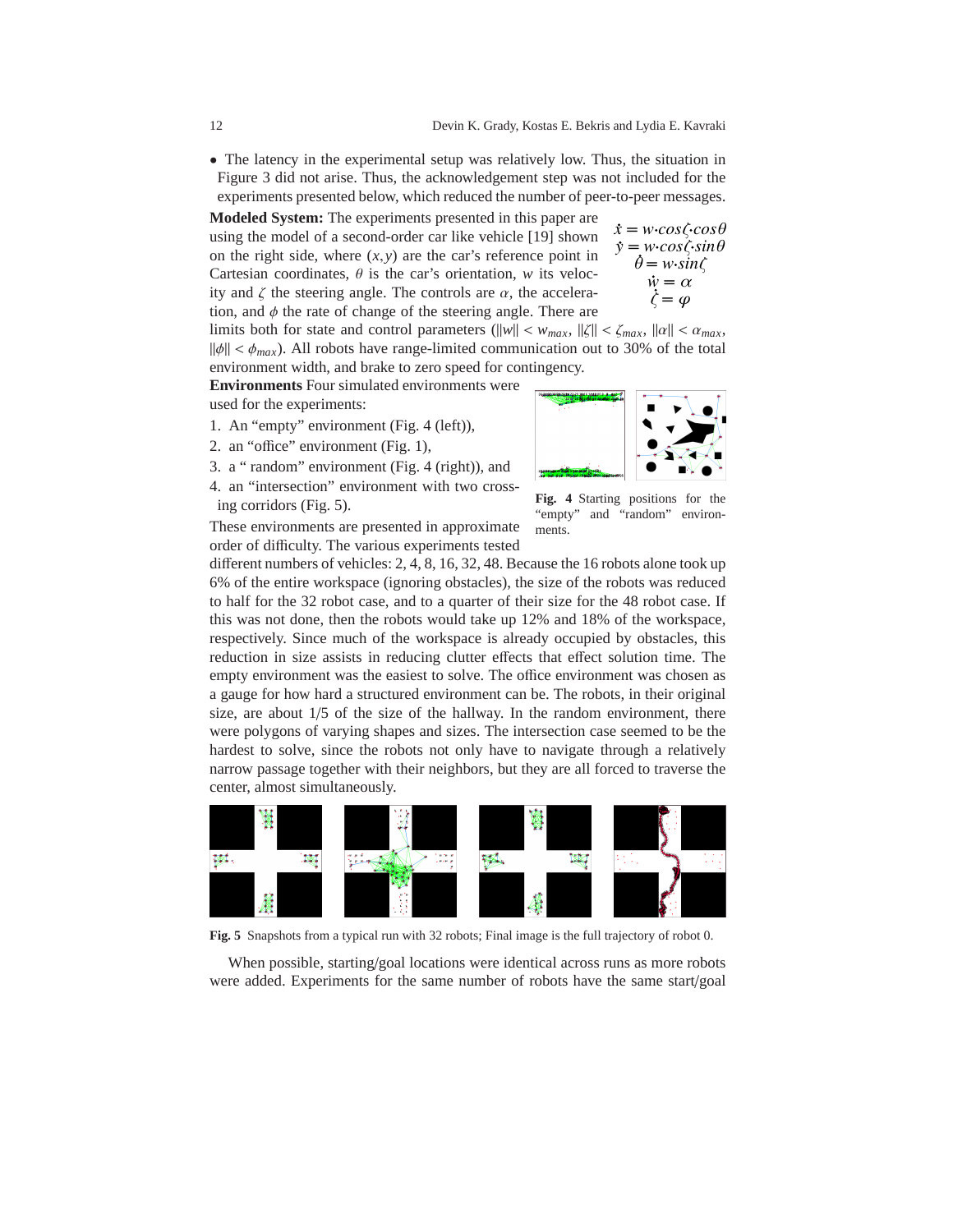locations. All experiments were repeated at least 10 times. The algorithm was run in real time such that computation time is equal to execution time.

**Evaluation of Safety** To verify that the system implemented truly provides the guarantees presented in this paper, three different cases were considered for the algorithm: (i) an implementation without contingencies, (ii) with contingencies but for robots with synchronized cycles and (iii) with contingencies and robots that are *not* synchronized. For each type of experiment the following figure reports the percentage of successful experiments. 20 experiments were executed for each case, averaging across synchronous and asynchronous cases. The results presented clearly indicate that enabling contingencies results in a safe system in all cases.



**Scalability and Efficiency** Once the safety of the approach was confirmed, the focus turned on evaluating the effects of contingencies. A high-selection rate of contingencies is expected to decrease the performance of the robots, as these plans are not selected to make progress towards the goal. The following table presents the average duration of experiments in seconds and the average velocity achieved by the robots both for the case without contingencies and the case with contingencies (both for synchronized and asynchronous robots). The performance data without contingencies is from the cases where none of the robots entered ICS, which means they often correspond to fewer than 20 experiments, and in some cases there is no successful experiment without contingencies to compare against.

| <b>Effects of Contingencies</b> |               | Number of Robots |      |       |      |       |      |        |      |  |
|---------------------------------|---------------|------------------|------|-------|------|-------|------|--------|------|--|
|                                 |               | $\overline{2}$   |      | 4     |      | 8     |      | 16     |      |  |
| Scenes                          | Approach      | Time             | Vel. | Time  | Vel. | Time  | Vel. | Time   | Vel. |  |
| Empty                           | Without Cont. | 85.1             | 6.7  | 84.5  | 4.8  | 82.9  | 3.9  | 87.5   | 3.4  |  |
|                                 | With          | 82.6             | 6.9  | 90.9  | 4.7  | 88.8  | 3.7  | 335.8  | 1.4  |  |
| Office                          | Without Cont. | 97.0             | 8.3  | 98.1  | 6.6  | X     | X    | X      | X    |  |
|                                 | With          | 99.1             | 8.2  | 111.5 | 5.9  | 206.9 | 2.7  | 553.3  | 1.0  |  |
| Random                          | Without Cont. | 87.2             | 6.5  | 84.4  | 4.8  | 88.3  | 3.6  | X      | X    |  |
|                                 | With          | 88.0             | 6.5  | 103.1 | 4.4  | 92.4  | 3.6  | 604.8  | 1.3  |  |
| Intersection                    | Without Cont. | 101.0            | 8.0  | 100.0 | 8.0  | X     | X    | X      | X    |  |
|                                 | With          | 108.9            | 7.5  | 272.5 | 4.2  | 469.1 | 2.3  | 1415.4 | 1.0  |  |

The behavior of the robots is indeed more conservative when contingencies are employed and it takes longer to complete an experiment. Although the algorithm has no progress guarantees, the randomized nature of the probabilistically complete planning algorithms helped to offset this. The simulations always eventually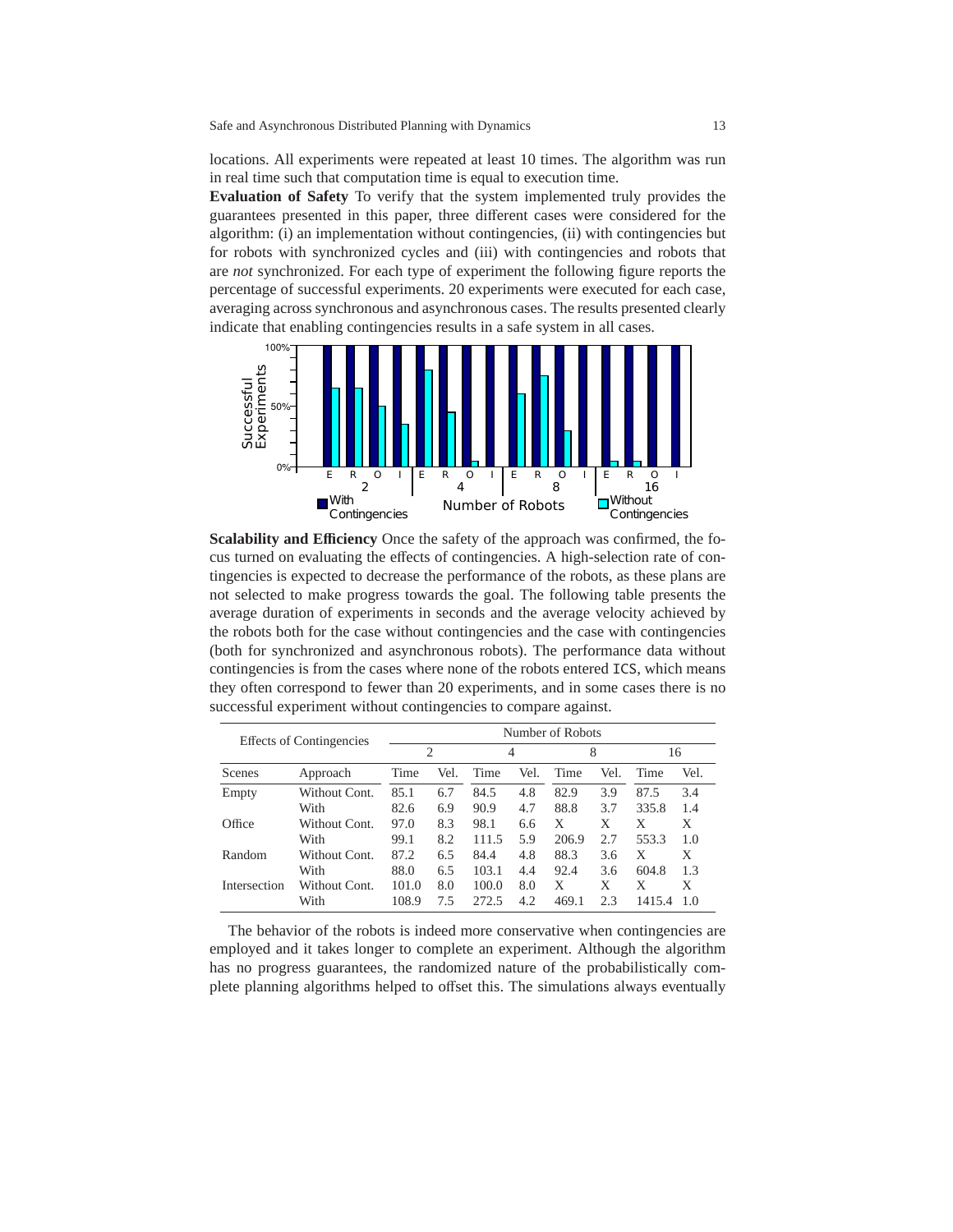resulted in a solution for the tested problems even if the robots temporarily entered oscillatory motions. The local penalty for trajectories that brought an agent in close proximity to neighboring robots helped to reduce the occurrence of oscillations and resulted in significant improvements in performance.

**Synchronous vs. Asynchronous** Another objective of the experimentation procedure was to evaluate the differences in the performance of the algorithm between the synchronous and the asynchronous case. In the synchronous case, all robots have a zero time offset but they are not aware of their synchronicity and they are not taking advantage of it as in previous work [3]. In the asynchronous case, the offsets are the same across 10 averaged runs. These offsets are randomly precomputed and range from 0 to a maximum of 3/4 of the planning cycle.

| Sync. Vs. Async. |          | Number of Robots |      |       |      |       |      |        |      |  |
|------------------|----------|------------------|------|-------|------|-------|------|--------|------|--|
|                  |          | $\overline{c}$   |      | 4     |      | 8     |      | 16     |      |  |
| Scenes           | Approach | Time             | Vel. | Time  | Vel. | Time  | Vel. | Time   | Vel. |  |
| Empty            | Asynch.  | 81.5             | 7.0  | 85.5  | 4.8  | 87.3  | 3.8  | 400.0  | 1.4  |  |
|                  | Synch.   | 83.8             | 6.8  | 96.3  | 4.5  | 90.3  | 3.6  | 271.5  | 1.4  |  |
| Office           | Asynch.  | 96.0             | 8.4  | 112.5 | 6.0  | 197.5 | 2.8  | 541.0  | 1.0  |  |
|                  | Synch.   | 102.3            | 7.9  | 110.5 | 5.9  | 216.3 | 2.7  | 565.5  | 1.0  |  |
| Random           | Asynch.  | 85.5             | 6.7  | 90.8  | 4.5  | 85.8  | 3.8  | 729.6  | 1.4  |  |
|                  | Synch.   | 90.5             | 6.3  | 115.5 | 4.2  | 99.0  | 3.5  | 480.0  | 1.3  |  |
| Intersection     | Asynch.  | 105.0            | 7.8  | 268.3 | 4.1  | 335.8 | 2.9  | 899.8  | 1.3  |  |
|                  | Synch.   | 112.8            | 7.2  | 276.8 | 4.3  | 602.5 | 1.6  | 1931.0 | 0.8  |  |

When the robots' cycles are synchronized, then it will be often the case that robots are transmitting simultaneously, and potentially during the compatibility check of their neighbors. This in certain cases results in slightly longer durations for the completion of an experiment, as well as lower average velocities, but overall there is no consistent effect as in the random and empty scenes, there is a performance boost under synchronous operation, especially as the number of robots increases. In comparison to previous work [3] where synchronicity was specifically taken advantage of, it is clear that the quality of the paths selected are worse in the current asynchronous implementation. However, it is expected that further research in asynchronous coordination algorithms can reduce this performance gap.

**Scaling** Larger scale simulations for 32 and 48 robots were run to study the algorithm's scalability. For these cases, the approach without contingencies always fails. Note that as mentioned earlier, these robots are of reduced size to decrease the effects on completion time due to a cluttered environment.

Achieving safe, asynchronous operation for 48 second-order systems with the proposed setup is a challenge. The agent model is complex as are the safety guarantees address the ICS issue. The simulation environment mimics the constraints of realworld communication by running each agent on a separate processor and allowing only

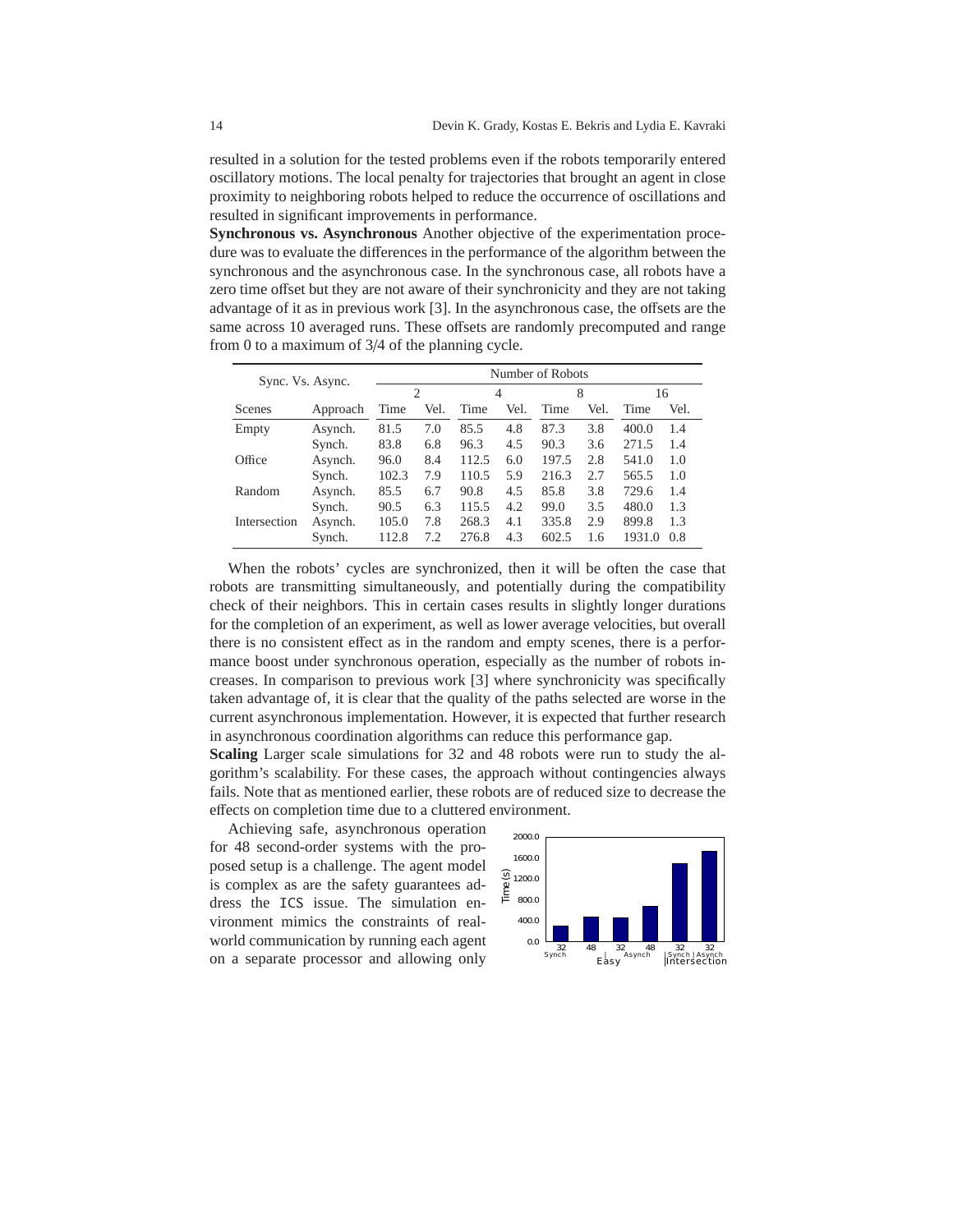message-passing communication (TCP sockets). An experiment with 48 robots requires 49 separate processors (1 processor is used as a simulation server).

**Parameter Evaluation** An important parameter for the proposed approach is the duration of the planning cycle. For shorter durations of cycles, there was a higher deviation between runs and it was not possible to execute the larger experiments with 32 and 48 robots for a cycle duration less than 2 seconds. This limitation is due to the single thread running the world simulation. It is expected that the limit in hardware implementation would be dependent on the communication latency. The average completion time shows a noticeable increase as the duration of a cycle increases. The experiments presented in the previous tables were executed for a cycle duration of 2.5 seconds.

| Planning Cycle |       | Number of Robots |      |       |      |       |      |       |      |  |
|----------------|-------|------------------|------|-------|------|-------|------|-------|------|--|
|                |       | 2                |      | 4     |      | 8     |      | 16    |      |  |
| Scene          | Cycle | Time             | Vel. | Time  | Vel. | Time  | Vel. | Time  | Vel. |  |
|                | 1.0s  | 53.3             | 10.8 | 52.5  | 7.8  | 59.2  | 5.8  | 96.9  | 3.5  |  |
|                | 1.5s  | 59.3             | 9.7  | 63.8  | 6.4  | 60.0  | 5.3  | 197.1 | 2.0  |  |
| Empty          | 2.0s  | 71.4             | 8.0  | 74.0  | 5.8  | 75.6  | 4.2  | 116.8 | 2.7  |  |
|                | 2.5s  | 79.5             | 7.2  | 82.8  | 5.2  | 86.5  | 3.7  | 134.0 | 2.2  |  |
|                | 3.0s  | 98.4             | 5.8  | 98.4  | 4.4  | 99.9  | 3.2  | 135.0 | 2.0  |  |
|                | 3.5s  | 167.7            | 3.8  | 193.6 | 2.5  | 125.5 |      | 482.7 | 0.7  |  |

## **6 Discussion**

This paper presented a fully distributed algorithm that guarantees ICS safety for a number of second-order robots that move in the same environment. Simulations confirm that the framework indeed provides safety and is scalable and adaptable. Additional experiments not presented above were conducted for a system with positive minimum velocity, i.e., a system that cannot brake to zero velocity. Safety was achieved for this system using a different set of contingencies than braking maneuvers. In this case, the system was required to turn into the tightest circle possible without exceeding the specified limits on velocity and turning rate. Future work includes: (a) considering robots with different durations for planning cycles, (b) dealing with unreliable communication, (c) studying the effects of motion uncertainty to the protocol's performance, (d) distributed optimization for improving the quality of paths selected despite the asynchronous operation, (e) dealing with noncooperating vehicles and (f) addressing tasks that go beyond moving from initial to final states. Experiments using physical systems with interesting dynamics would provide a real-world verification of the approach.

**Acknowledgements** Work by D. Grady and L. Kavraki on this paper has been supported in part by the US Army Research Laboratory and the US Army Research Office under grant number W911NF-09-1-0383 and by NSF IIS 0713623. Work by K. Bekris has been supported by NSF CNS 0932423. Any conclusions expressed here are of the authors and do not reflect the views of the sponsors. The authors would like to thank the anonymous reviewers for their helpful comments.